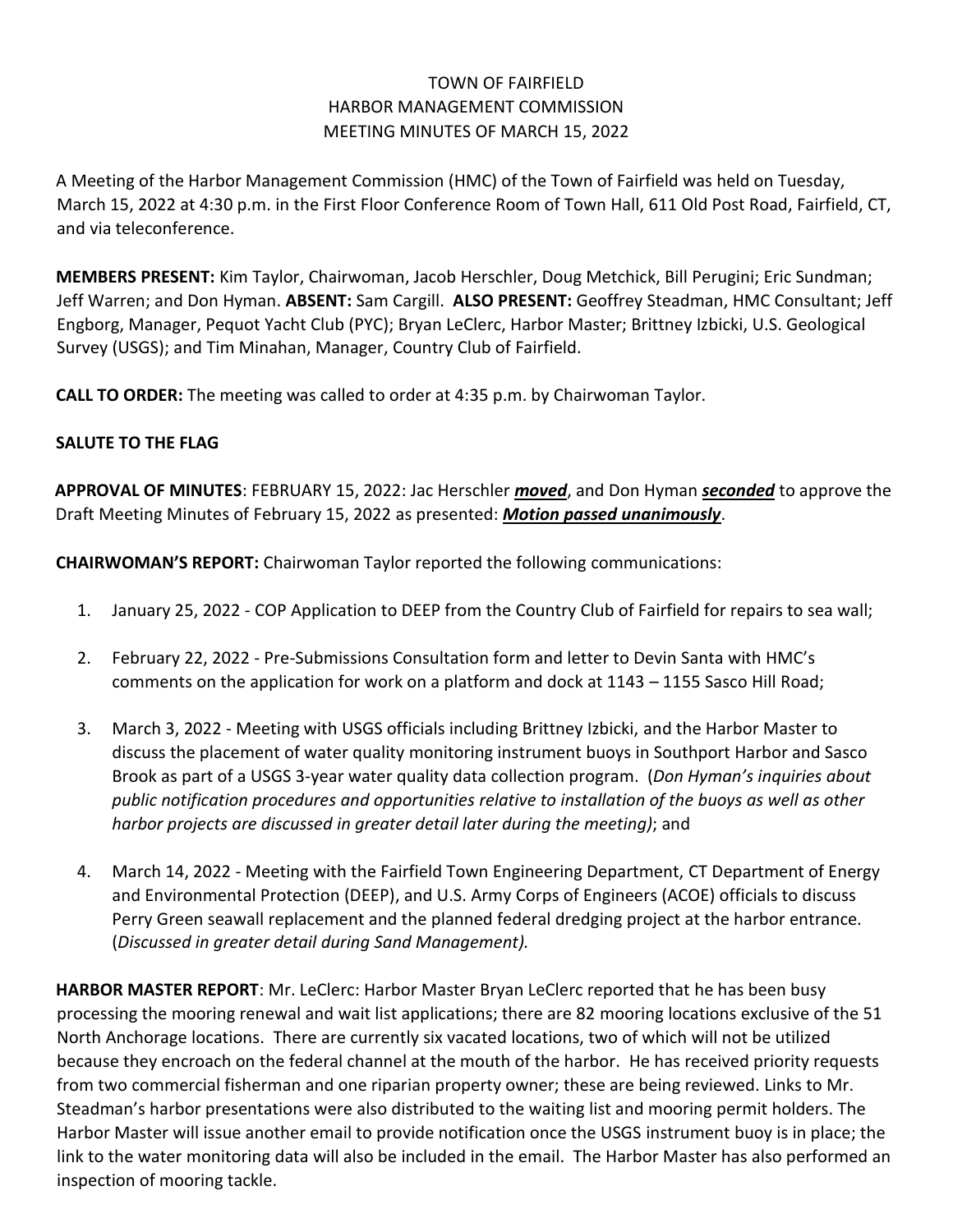**NEW APPLICATIONS:** Country Club of Fairfield COP Application for repairs to sea wall: Chairwoman Taylor reported that the DEEP has approved this COP application. Mr. Steadman clarified that the Applicant was required to provide the HMC with a copy of the application and although DEEP had approved this prior to any comments by the HMC, Mr. Steadman noted that upon reviewing the same, he does not believe that the HMC would have expressed objections to these repairs. Upon inquiry by Chairwoman Taylor, Tim Minahan of the Country Club of Fairfield reported that the Club's application and proposed work is necessary from time to time to maintain the wall. Mr. Steadman noted that approval of the proposed work on the federal wall does not transfer to the Country Club any ownership rights to the federal wall. He will contact the DEEP to discuss coordination for future COP applications, including notification to the HMC.

## **OLD BUSINESS**:

1. **US GEOLOGICAL SURVEY** – Plans for Water Quality Monitoring Instrument Buoy: Chairwoman Taylor invited Brittney Izbicki of the USGS to the meeting this evening to describe the project. Ms. Izbicki discussed USGS water monitoring efforts in the State, and provided a two-page handout which included pictures of the monitoring equipment. This project will be in place for a 2-year period starting in 2022. Water sampling will be conducted monthly, and the data will be available on-line. Commissioner Hyman inquired about opportunities for public outreach so that the community can stay informed as the project develops. Ms. Izbicki noted that she has been work to provide public outreach; information is available, including the link to the USGS website, newsletters and facebook post. The USGS hopes to have QR codes placed on the buoy which will be a direct link to the data. Following inquiry by Bryan LeClerc, Ms. Izbicki replied that she did not believe additional Town approvals were required, but will advise the Harbor Master if that is not the case. USGS logos will be visible on the equipment. The HMC thanked Ms. Izbicki for attending the meeting and providing the update on the project.

2. **LOWER WHARF PROJECT**: Mr. Steadman: Mr. Steadman reported that he is continuing to compile information the finance department needs to act on the request to re-purpose the CT Port Authority grant funds for the re-designed project. Mr. Steadman did speak with Mr. Clark from the DEEP who will be reviewing the application once submitted; it is not expected to be a controversial matter. Upon inquiry by the HMC, Mr. Steadman reported that due to time restrictions, permitting delays, the project is not likely to commence until next year. Mr. Steadman further reported that the HMC is still awaiting opinion from Town Counsel relative to the HMC responsibility for the area most recently acquired by the Town adjacent to the Lower Wharf.

3. **SAND MANAGEMENT PROJECT**: Mr. Steadman: Mr. Steadman reported that he has provided information to the DEEP representative Mr. Clark about the background of the sand management project. Mr. Clark raised the possibility of utilizing the dredged sand for beach nourishment which could potentially change the scope of the project. Mr. Steadman further reported that that ACOE's dredge Currituck which will do the dredging is not available until 2023.